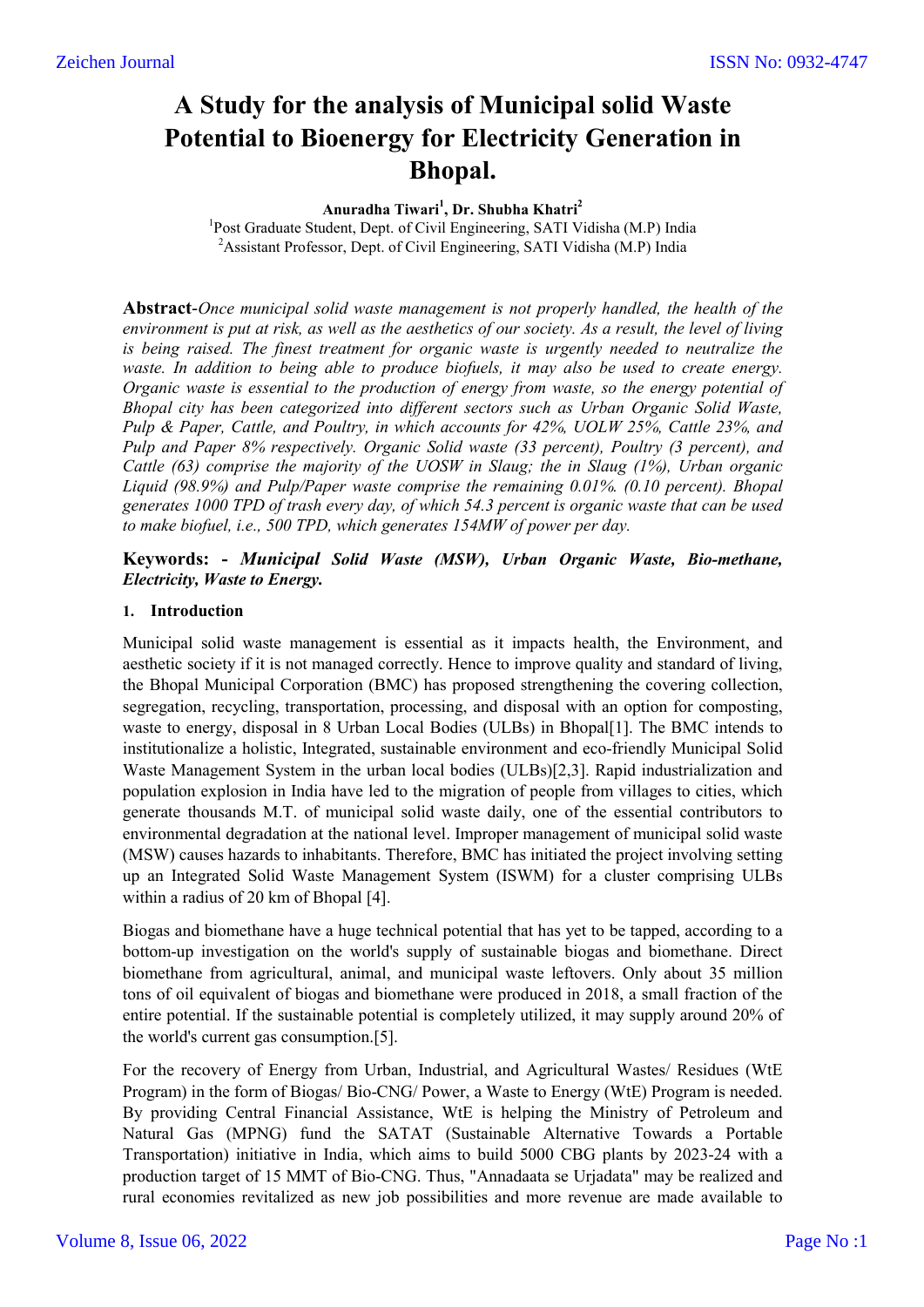farmers. The WtEinitiative promotes the use of Municipal Solid Waste (MSW) to power farmers. The WtEinitiative promotes the use of Municipal aprojects, which is in line with the Swachh Bharat Mission. [6,7].

Madhya Pradesh is a state in India with a population of 73 million people and covers 9.5 percent of the country's total land (308,000 sq. Km.). The state's urban population, spread among 378 ULBs, rose by 2.2 percent from 16 million in 2001 to 21 million in 2011 [8]. The increasing pace of urbanization has resulted in a greater emphasis on urban infrastructure and municipal service delivery, which has raised the need for investment in urban development.

The research work aims to emphasis on the municipal solid waste specially generated in the Bhopal city of Madhya Pradeshto develop a comprehensive, integrated, sustainable, environmentally friendly, and implementable municipal solid waste. The best possible solution to encounter the MSW is to produce a Bioenergy form it. The survey has been conducted in some prime-area of Bhopal to know the volume and type of waste generated and with the help of Central pollution control board data. The analysis has been done and with the balance method and the potential of electricity than can be generated from MSW is calculated. MSW is calculated. ation has resulted in a greater emphasis on urban infrastructure and municipal, which has raised the need for investment in urban development.<br>
ork aims to emphasis on the municipal solid waste specially generated in the<br> farmers. The WtEinitiative promotes the use of Municipal Solid Waste (MSW) to power<br>projects, which is in line with the Swachh Bharat Mission. [6,7].<br>Madhya Pradesh is a state in India with a population of 73 million peopl



Figure 1 A Schematic of State Wise Capacity (WtE%)

|  | Table 1 MSWcategories and Source |  |  |
|--|----------------------------------|--|--|
|--|----------------------------------|--|--|

| <i>MSWcategories</i> | Descriptionofwaste                                                                                                                                                                                   | Source                                                                 |
|----------------------|------------------------------------------------------------------------------------------------------------------------------------------------------------------------------------------------------|------------------------------------------------------------------------|
| Food waste           | Waste generated during the<br>preparation or cooking of<br>food and leftover food. Waste<br>generated from storage,<br>handling, and sale of<br>vegetables and food products,<br>crop residues, etc. | Households, hotels,<br>restaurants, vegetable<br>markets, stores, etc. |
| Rubbish              | Newspaper, cardboard,<br>leather, rubber waste, plastic<br>material, wooden cartons,<br>plant waste (grass leaves and<br>yard trimmings), cloth waste,<br>etc                                        | Household, packaging<br>industry and<br>plantation                     |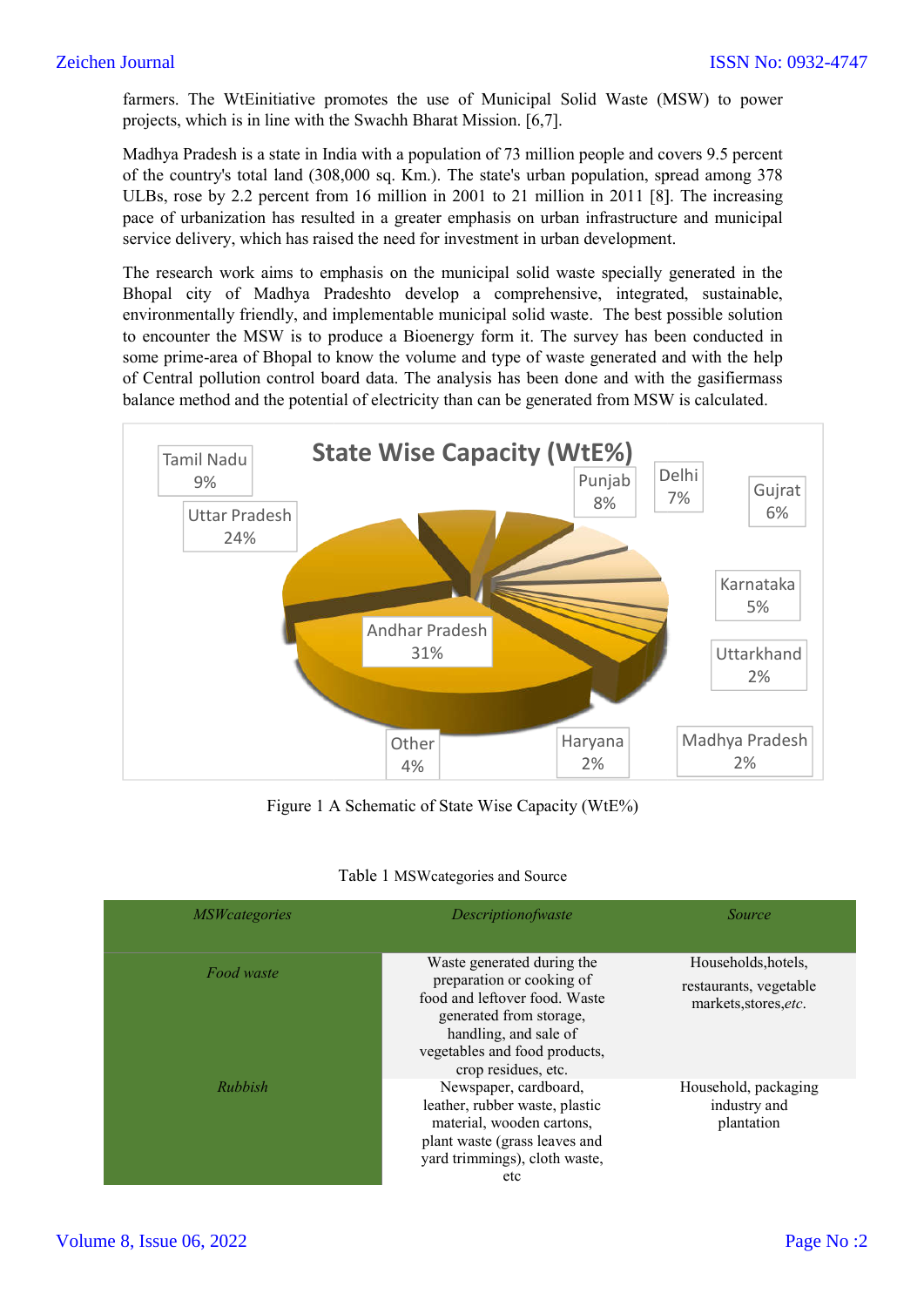# Zeichen Journal

| en Journal                                                                                                                                                                                                                                                                                                                                                                                                                                                                                                                                                                                                                                                                                                                                                                                                                                                                                                                                                                                     |                                                                                                                                                 | <b>ISSN No: 0932-4747</b>                                   |
|------------------------------------------------------------------------------------------------------------------------------------------------------------------------------------------------------------------------------------------------------------------------------------------------------------------------------------------------------------------------------------------------------------------------------------------------------------------------------------------------------------------------------------------------------------------------------------------------------------------------------------------------------------------------------------------------------------------------------------------------------------------------------------------------------------------------------------------------------------------------------------------------------------------------------------------------------------------------------------------------|-------------------------------------------------------------------------------------------------------------------------------------------------|-------------------------------------------------------------|
| Bulkywaste                                                                                                                                                                                                                                                                                                                                                                                                                                                                                                                                                                                                                                                                                                                                                                                                                                                                                                                                                                                     | Waste from home appliances<br>such as refrigerator, stoves,<br>furniture, large wooden waste<br>including crates, tree stump,<br>branches, etc. | Households, parks,<br>automobile industry,<br>wood industry |
| <b>Streetwaste</b>                                                                                                                                                                                                                                                                                                                                                                                                                                                                                                                                                                                                                                                                                                                                                                                                                                                                                                                                                                             | Dirt and dust from street<br>sweepings, animal droppings,<br>and plantation waste (leaves,<br>$etc.$ ).                                         | Streets and road                                            |
| <b>DeadAnimal</b>                                                                                                                                                                                                                                                                                                                                                                                                                                                                                                                                                                                                                                                                                                                                                                                                                                                                                                                                                                              | Pets including cats, dogs, and<br>horses, poultry animals (hen<br>and chickens), buffalos,<br>cows, calf, etc.                                  | Street and house                                            |
| Constructionanddemolitionwaste                                                                                                                                                                                                                                                                                                                                                                                                                                                                                                                                                                                                                                                                                                                                                                                                                                                                                                                                                                 | Cement and concrete waste,<br>plaster waste, roofing and<br>Industrial waste and sludge<br>Hazardous                                            | Home and building<br>construction sites and<br>building     |
|                                                                                                                                                                                                                                                                                                                                                                                                                                                                                                                                                                                                                                                                                                                                                                                                                                                                                                                                                                                                | As on 31st March 2021                                                                                                                           |                                                             |
|                                                                                                                                                                                                                                                                                                                                                                                                                                                                                                                                                                                                                                                                                                                                                                                                                                                                                                                                                                                                | Figure 2 Madhya Pradesh Capacity (WtE%)                                                                                                         |                                                             |
| <b>Study Area</b><br>2.                                                                                                                                                                                                                                                                                                                                                                                                                                                                                                                                                                                                                                                                                                                                                                                                                                                                                                                                                                        |                                                                                                                                                 |                                                             |
| Bhopal has an average elevation of 500 meters (1401 ft.). Bhopal is located in the central part of<br>India, and is just north of the upper limit of the Vindhya Mountain ranges. Located on<br>the Malwa plateau, it is higher than the north Indian plains and the land rises towards the<br>Vindhya Range to the south. The city has uneven elevation and has small hills within its<br>boundaries. The prominent hills in Bhopal are Idgah hills and Shyamala hills in the northern<br>region, Katara hills in southern region. City's geography has in it two lakes namely upper lake<br>and lower lake. The major industries in the old city are electrical goods, medicinal, cotton,<br>chemicals and jewelry. Other industries include cotton and flour milling, cloth weaving and<br>painting, as well as making matches, sealing wax, and sporting equipment. The residents of<br>Bhopal also engage in large retail businesses. Handicrafts, like zardozi and batua are some of the |                                                                                                                                                 |                                                             |



Figure 2 Madhya Pradesh Capacity (WtE%)

#### **2. Study Area**

Bhopal has an average elevation of 500 meters (1401 ft.). Bhopal is located in the central part of India, and is just north of the upper limit of the Vindhya Mountain ranges. Located on the Malwa plateau, it is higher than the north Indian plains and the land rises towards the Vindhya Range to the south. The city has uneven elevation and has small hills within its boundaries. The prominent hills in Bhopal are Idgah hills and Shyamala hills in the northern region, Katara hills in southern region. City's geography has in it two lakes namely upper lake , and lower lake.The major industries in the old city are electrical goods, medicinal, cotton, chemicals and jewelry. Other industries include cotton and flour milling, cloth weaving and painting, as well as making matches, sealing wax, and sporting equipment. The residents of Bhopal also engage in large retail businesses. Handicrafts, like zardozi and batua are some of the products of the Old City.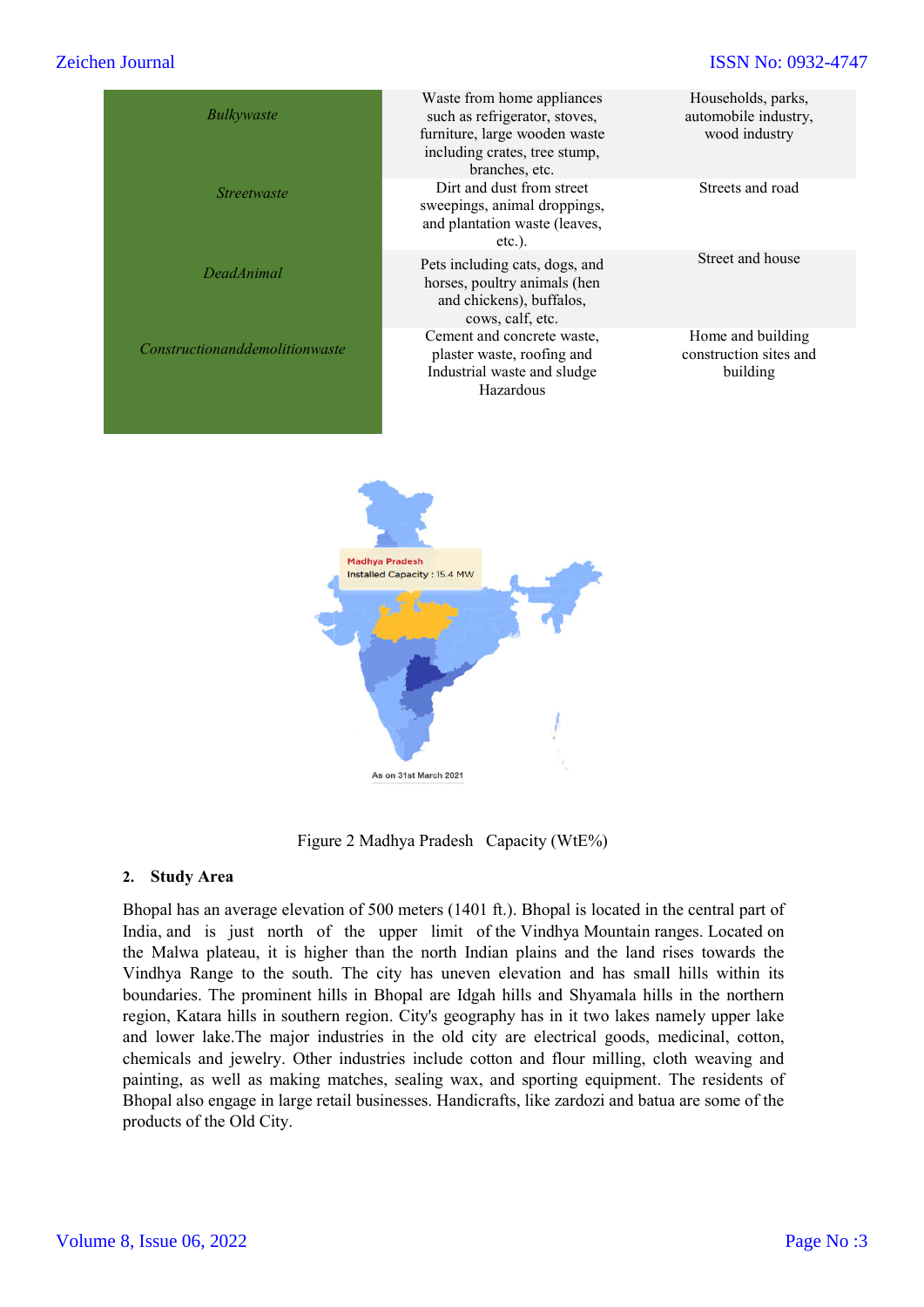# Zeichen Journal

## **1. Data Collection and Analysis**

A solid waste management plan must include information on wastes, their composition, physical and chemical qualities, and the amount of trash created. In order to properly manage solid waste, it is required to examine the waste material's characteristics in addition to its source. As a result, they may be categorized as follows:

• Bacteria may break down organic substances that are biodegradable. Examples include food waste, fruit and vegetable trash, and garden garbage (or plant waste).

• Recyclables: Metal, plastic, and paper

Materials having high calorific value (paper, plastic, rags, etc.) that are relatively dry and easy to ignite are known as combustibles.Hospital trash, specialized industrial waste, etc., are all examples of hazardous waste because of their chemical or pathogenic nature, making them potentially harmful to human or animal health and damaging to the environment.Debris like cinders, grits, and dust are non-hazardous and hence inert.During the collection of municipal solid waste samples, the principal collection locations for a greater population are selected. Depending on the kind of region under investigation (residential, commercial, industrial, market, slum, etc.), sampling locations are dispersed across the research area in a random fashion. The research region is evenly distributed with sample locations. According to the following list of sample places, which are all included: Bhanpura Kunti and Sehore Road-Beraghat are all within easy driving distance of AIIMS Zone.



Figure 3 Illustration of Bio-energy processing.

The residential and commercial areas are significant sources of solid waste generation. In the following table, Per capita waste generation rates as per the CPHEEO manual are identified in Table 1. The population growth in the future and the waste degeneration have been projected to 1100(TPD) in the Year 2035. i.e.,relationship of waste generated with respect to the growth of the population.

| Population range (in<br>million) | Average per capita(kg/capita/day) |  |
|----------------------------------|-----------------------------------|--|
| 01 to $0.5$                      | 0.23                              |  |
| $0.5 \text{ to } 1.0$            | 0.27                              |  |
| 1.0 to $2.0$                     | 0.28                              |  |
| $2.0 \text{ to } 5.0$            | 0.37                              |  |
| >5.5                             | 0.56                              |  |

|  |  | Table 1 Waste generation ratesper capita |  |  |
|--|--|------------------------------------------|--|--|
|--|--|------------------------------------------|--|--|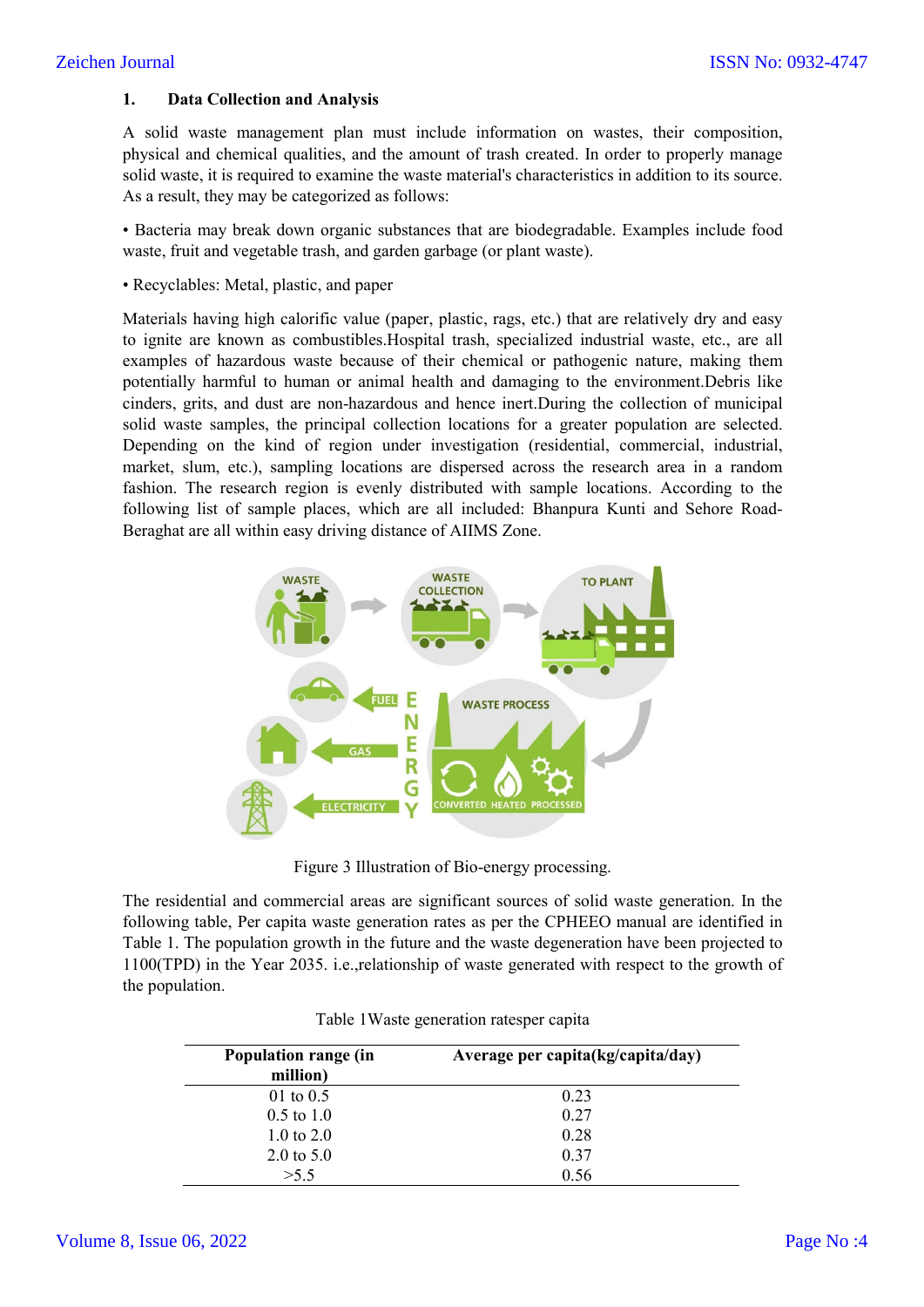#### *3.1 Sectoral Share analysis of Energy*

Bhopal city's energy potential has been categorized into various sectors such as urban organic solid waste and urban organic liquid waste; pulp and paper; cattle; and poultry; as shown in Figure 4. a total of 42 percent of the city's energy potential is derived from urban organic solid waste, 25 percent from urban organic liquid waste, 23 percent from cattle, and 2 percent from poultry.



Figure Figure4 Energypotential from various sectors

#### *3.2 Sectoral Share in Solid Waste Generation and Liquid Waste Generation*

The percentage of solid waste generated by each industry has been calculated. According to Figure 4, the solid waste generation is divided into four categories: Slaug (1 percent), organic liquid waste (99 percent), poultry (3 percent), and cattle (63 percent), while the liquid waste generation is divided into three categories: Slaug (1 percent), organic liquid waste (99 percent), poultry (3 percent), and pulp and paper (approximately zero percent).

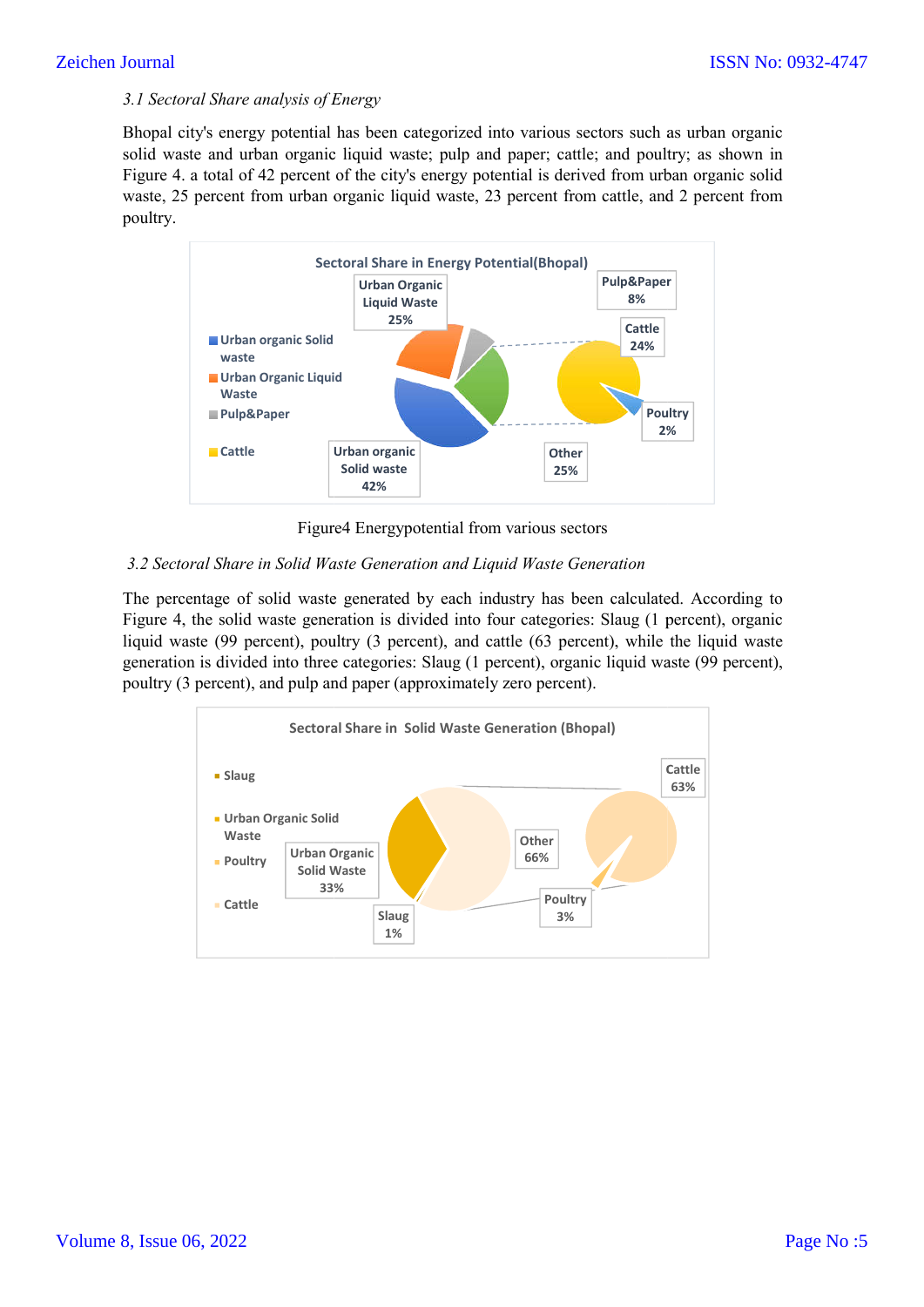

Figure 5Solid Waste Generation from differentSectors

#### Figure 6Liquid Waste Generation from differentsectors

#### *3.3 Sector-Wise Utilizations of Energy*

In 2018, roughly two-thirds of the time, biogas was used to generate energy and heat (with about equal percentages of electric-only and co-generation plants). Another 30% was converted to biomethane, which was then put into the gas grid or used as a transportation fuel. Biomethane Biomethane's equilibrium has been restored, and it has been integrated into gas distribution systems. Renewable energy auctions (such as power purchase agreements) that are not technology-neutral may have a negative impact on future opportunities for electricity-only biogas projects in a number of countries. Biogas facilities, unlike wind and solar PV, may operate in a variety of ways and provide a variety of grid services. Recognizing these advantages may aid biogas plants in the future in gaining public interest and support. Biogas cogeneration is more cost-effective than electricity generation alone if there is a local need for heat. As much as 35% of biogas energy and as much as 40% of waste heat may be used in cogeneration to produce electricity. Several industrial subsectors, such as food and beverage and chemicals, create wet waste with a high organic content that is excellent for anaerobic digestion. Additionally, it may be used to generate heat and power at a facility. Most of the biogas that is produced across the world is turned into biomethane. However, the success of this venture will be contingent on the strength and design of decarbonization initiatives in various parts of the world.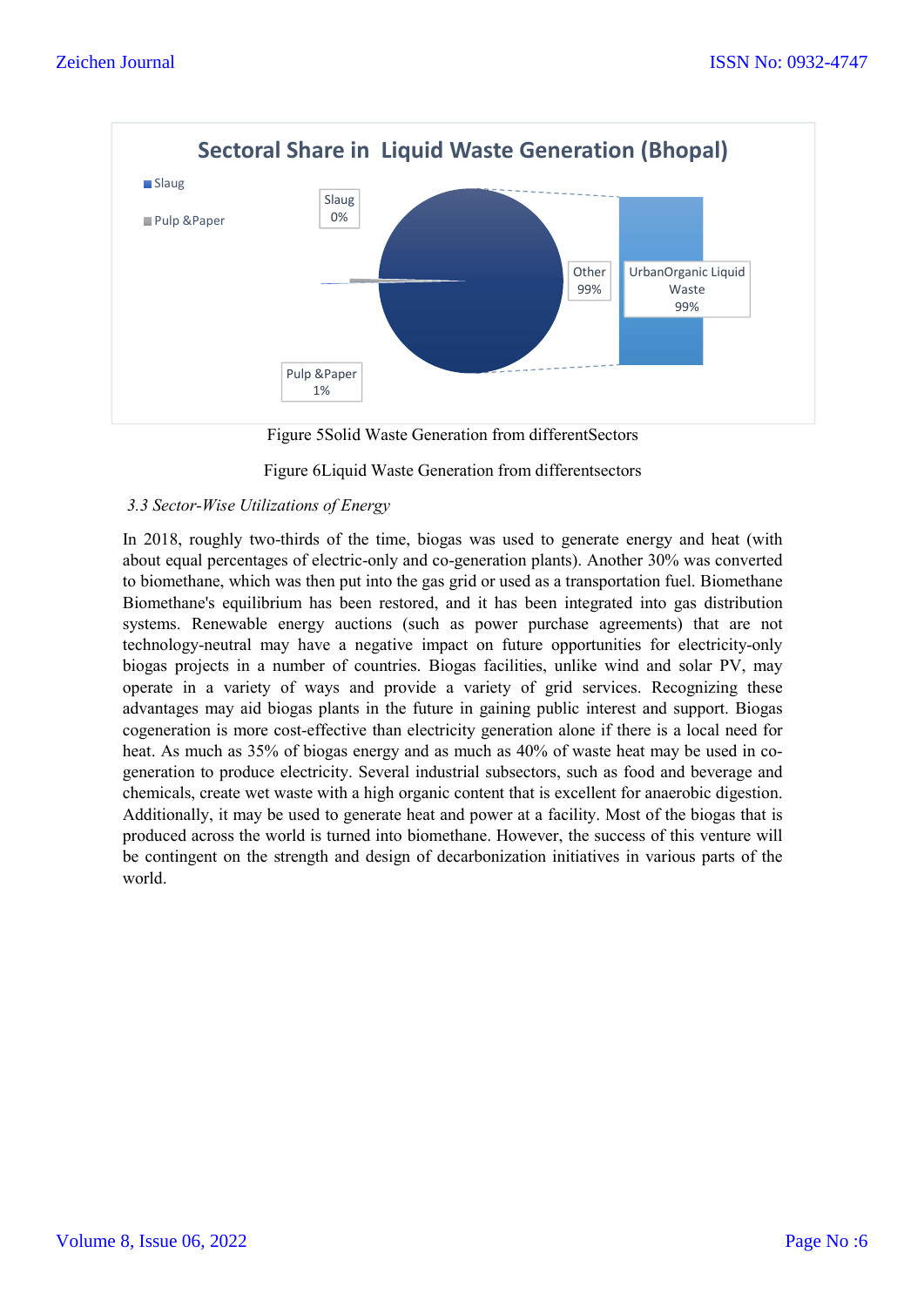

Figure 7 7Utilization of energy from different sector

#### **2. Results and Analysis**

The final waste analysis in Shanghai is (C: 55.75, H: 7.54, O: 34.57, N: 1.87, S: 0.27), which is quite comparable. The mass balancing is carried out under the same conditions (after drying, the The final waste analysis in Shanghai is (C: 55.75, H: 7.54, O: 34.57, N: 1.87, S: 0.27), which is quite comparable. The mass balancing is carried out under the same conditions (after drying, the moisture content is 30% w/w  $CO<sub>2</sub>$  percentages in the raw gas are estimated to be around 18% and 6%, respectively. Carbon balance is employed before and after the gasifier to compute mass balance balance.

Total waste Generated in Bhopal per day is 1000 TPD, out of which 54.3% is organic waste that can be used to generate Biomethane Energy, i.e., 500 TPD

The plant's capacity is 609 TPD, 25.37 tons per hour.

The high heating value (HHV) of the MSW can be calculated by Dulong Formula (Enggcyclopedia, 2015):

HHV in MJ/kg =  $33.86 \times C + 144.4 \times (H - O / 8) + 9.428 \times S$ 

Where C, H, O, and S are the mass fraction obtained from ultimate Analysis.

According to the above Eq. and the ultimate analysis, the HHV of the MSW in Shanghai equals 23.55 MJ/kg

Therefore, the energy input from the MSW can be calculated:

Energy input = 23550 \* 103 J/kg \* 25.37\* 103 kg / 3600 S = **154 MW**

# **3. Conclusion**

The following conclusion has been drawn for this study.

To maximize the city of Bhopal's energy potential by converting garbage into electricity, the city's organic waste has been divided into five categories: urban organic solid waste (42%); urban organic liquid waste (25%); cattle (23%); poultry (2%); and pulp and paper (8%) (all of which are organic waste). he following conclusion has been drawn for this study.<br>
o maximize the city of Bhopal's energy potential by converting garbage into electricity, the<br>
ity's organic waste has been divided into five categories: urban organic

The sectoral proportion of the generation of solid waste was examined. Slaug (1%), Organic Solid Waste (33%) Poultry (3%), Cattle (63%) and Pulp and Paper (98.9%) have been included in the Liquid Waste Generation, whereas Pulp and Paper has been categorized in the Solid Waste Generation (0.10 percent approx. zero).Over 1123 tons of garbage are created in Bhopal daily; 54.3 percent of this trash may be utilized to generate Biomethane Energy, resulting in 609 TPD of energy intake and a daily output of 165MW.